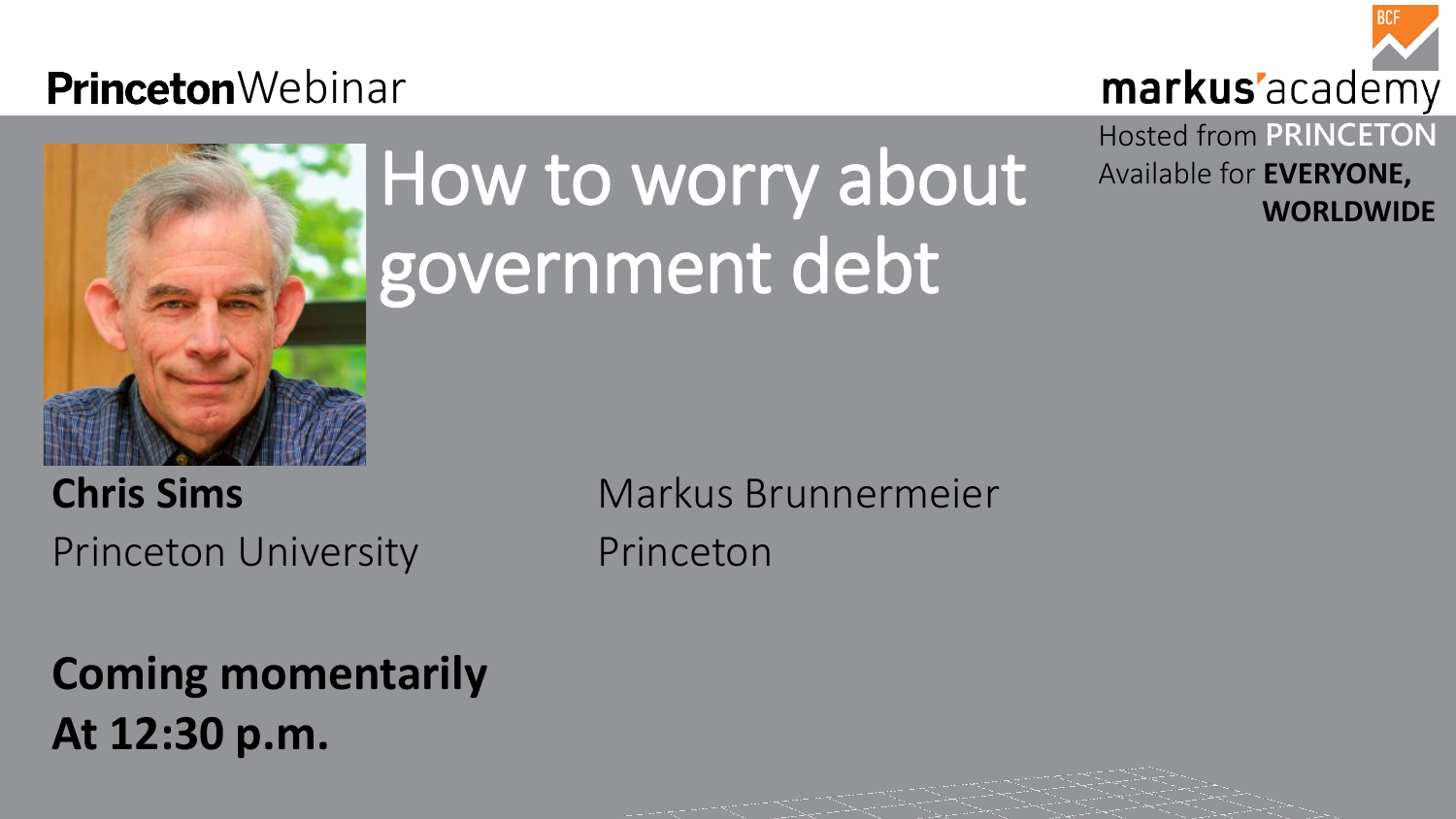- 1. Will the US debt/GDP ratio reach 200%?
	- a. Never
	- b. Within 10 years
	- c. Within 20 years
- 2. How will the US reduce its debt/GDP ratio (multiple choice)?
	- a. Economic growth
	- b. Higher future taxes
	- c. Spending cuts
- 3. How long will the US inflation rate stay below 2%?
	- a. <5 years
	- b. 5-10 years
	-



c.  $10-20$  years  $2$ 



## **Poll** Results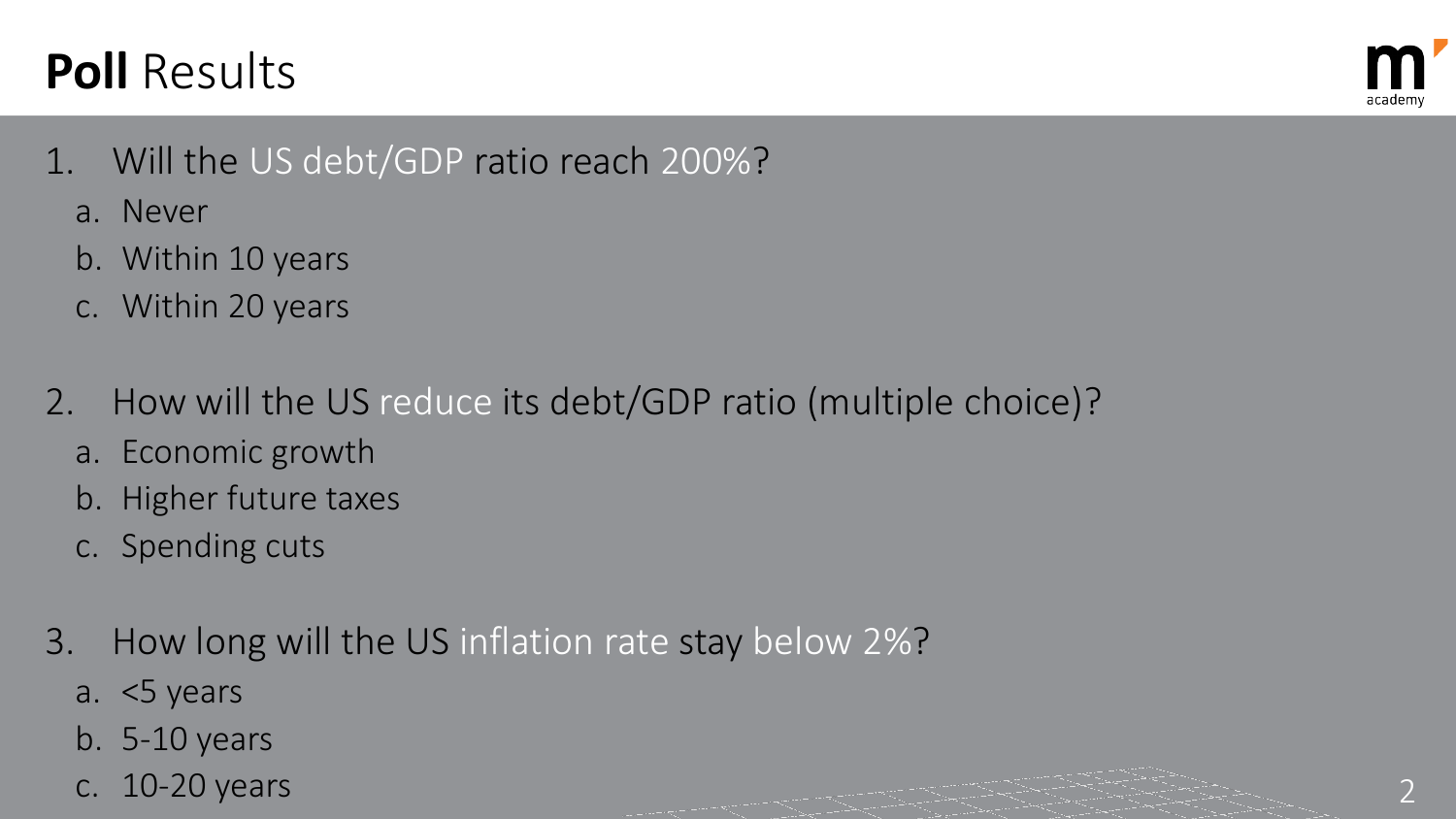- What really matters is debt servicing cost/interest burden.
- If  $r < g$ , government debt can be **Ponzi scheme/bubble**
- $\blacksquare$  What  $r$ ?

- Asset: cash flow + service flow
	- $\sigma_c^2$  : safe asset feature insurance in incomplete market setting –<br>retrade to reduce (idiosyncratic) consumption growth rate risk
	- $\blacksquare$   $\Delta i$  : medium of exchange feature double-coincidence of wants relaxes cash-in-advance constraint, MIU shrinks with FinTech
- Service flow features are "bubbly", i.e. can burst.



$$
r^f = \rho + \gamma g - \frac{1}{2}\gamma(\gamma + 1)\sigma_c^2 - \Delta i
$$

## Markus' intro on **Government Debt**







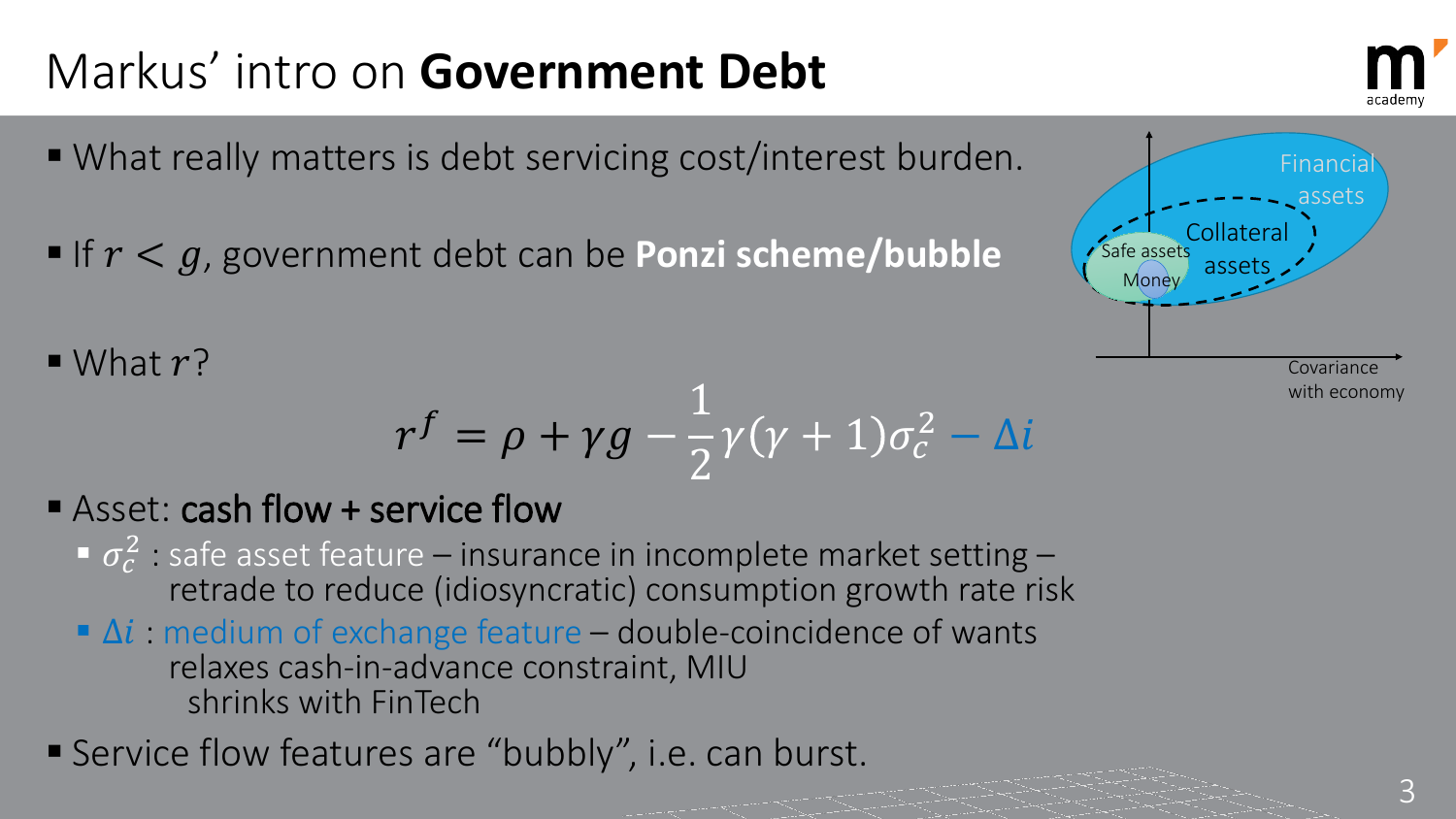4

## Risk management approach to government debt

- VaR (fiscal debt-servicing costs/GDP | fiscal capacity)
- Danger of bursting bubble? (endogenous risk) **Fiscal capacity to back up by raising taxes + Financial sector knock-on effects Flight to safety into what asset? By whom? in March 2020** 
	- Danger is relative (to other countries debt/GDP)



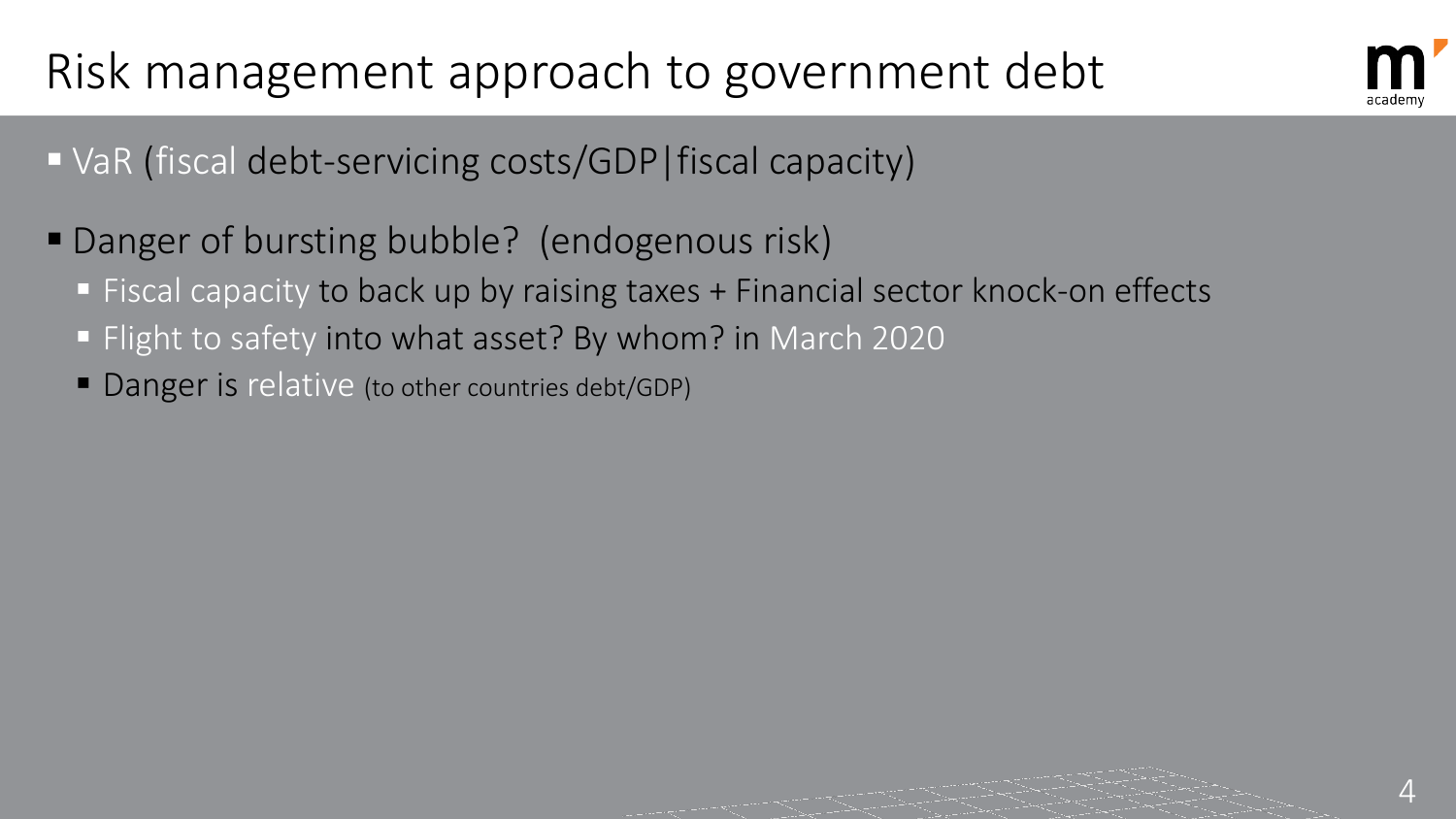Danger is relative

(to other countries debt/GDP)





5



## Risk management approach to government debt

- VaR (fiscal debt-servicing costs/GDP | fiscal capacity)
- **Danger of bursting bubble? (endogenous risk) Fiscal capacity to back up by raising taxes + Financial sector knock-on effects Fight to safety into what asset? By whom? in March 2020**

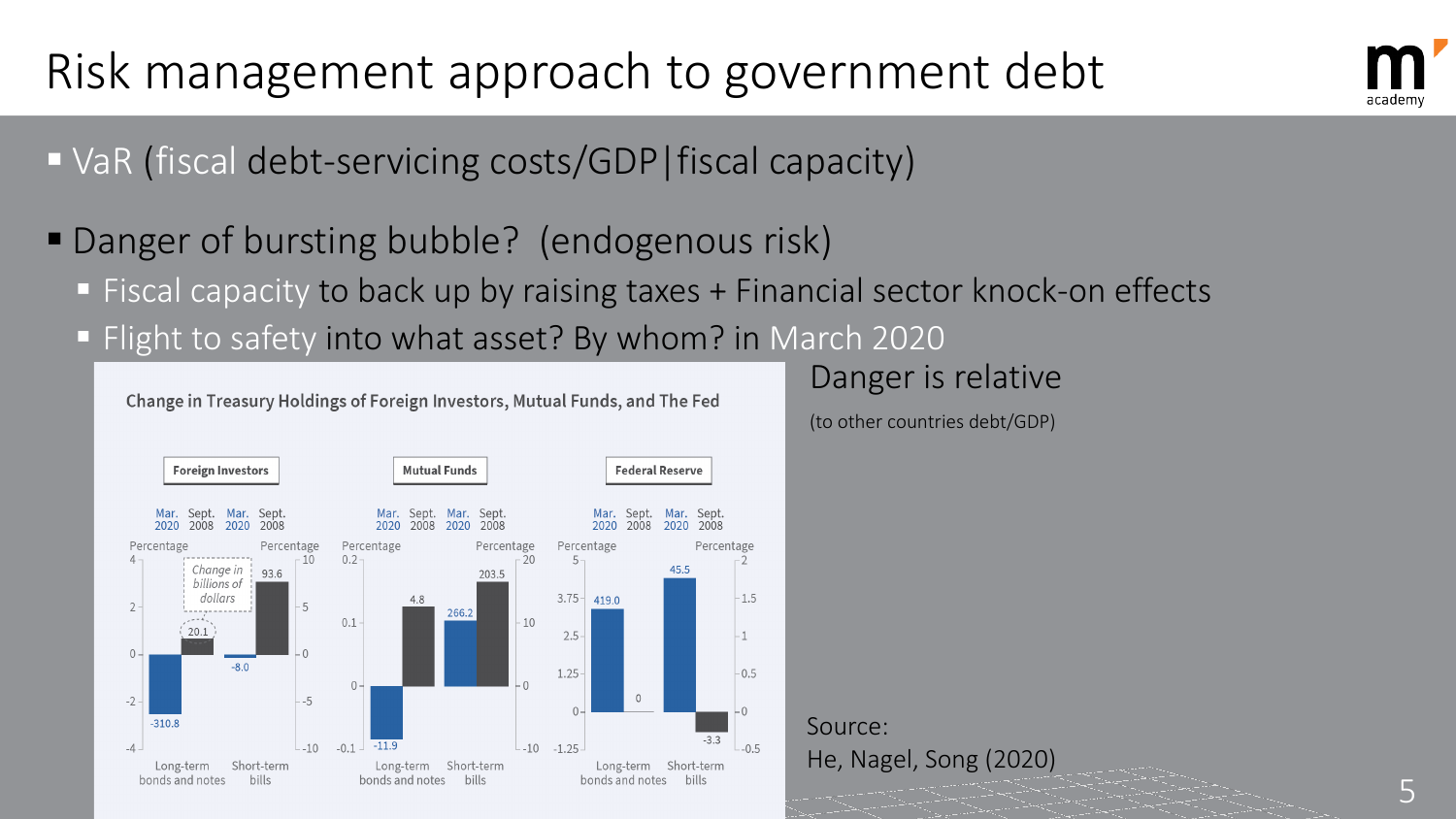6

## **Money vs. Debt**

- $\blacksquare$  Is Money = debt? Two Service flows
	- Store of value (safe asset) like government debt
- Money = special debt?
	- $\blacksquare$  Medium of exchange:  $\Delta i$  lower nominal interest rate
	- Consol bond with floating interest rate
		- $\blacksquare$  Duration (interest rate sensitivity) = 0
		- Maturity = ∞
	- **Offers additional service flow**
	- In Euro area: joint liability
- What maturity of debt to worry about? Rollover risk
	- Consolidated balance sheet, US: 3.5 years
	- **Treasury balance sheet only**

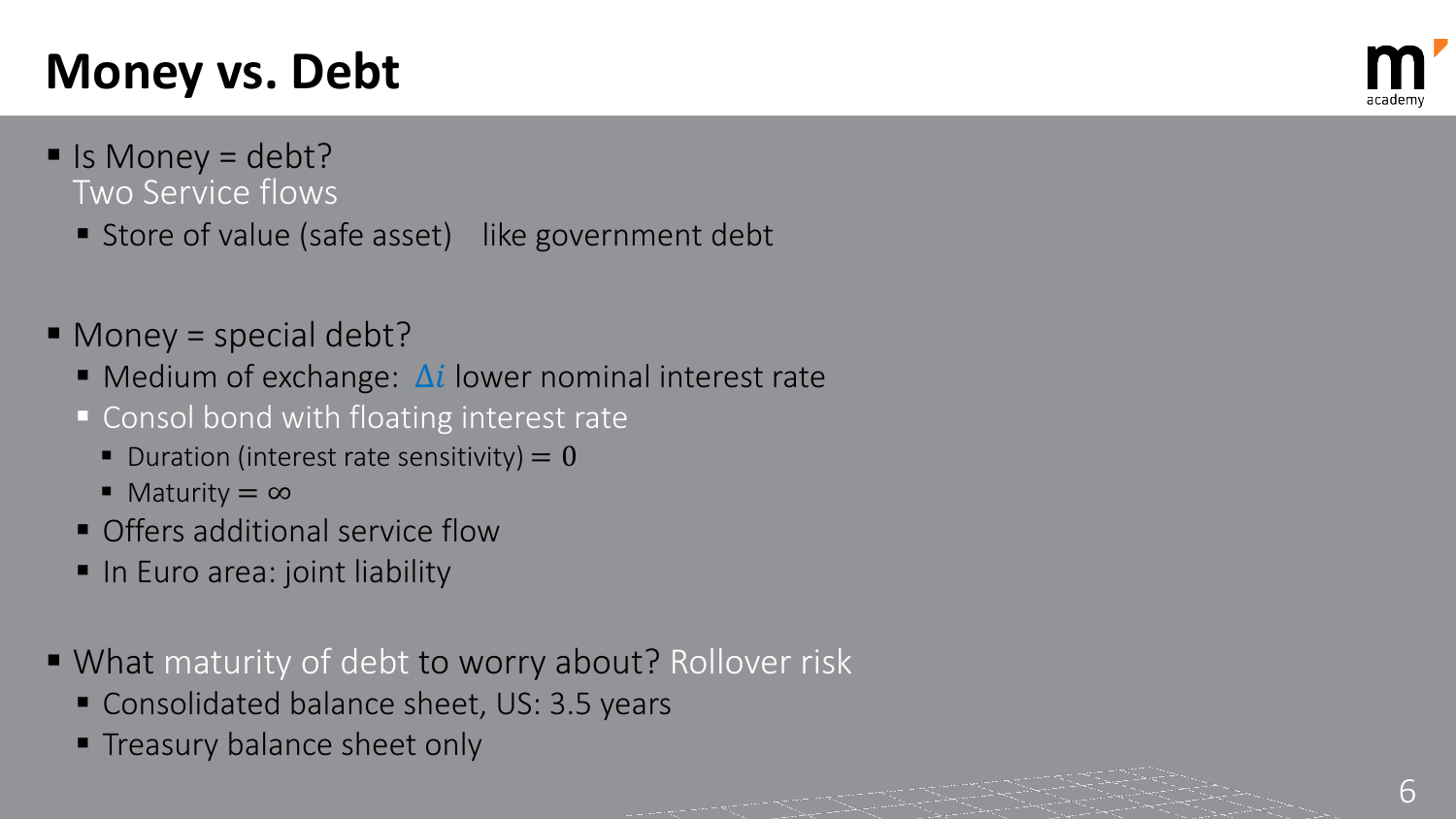## **Distorted Treasury** interest rates

## ■ 10 year real interest rate (Treasury vs. Inflation swaps



## ■ QE purchases: \$120bn a month + going





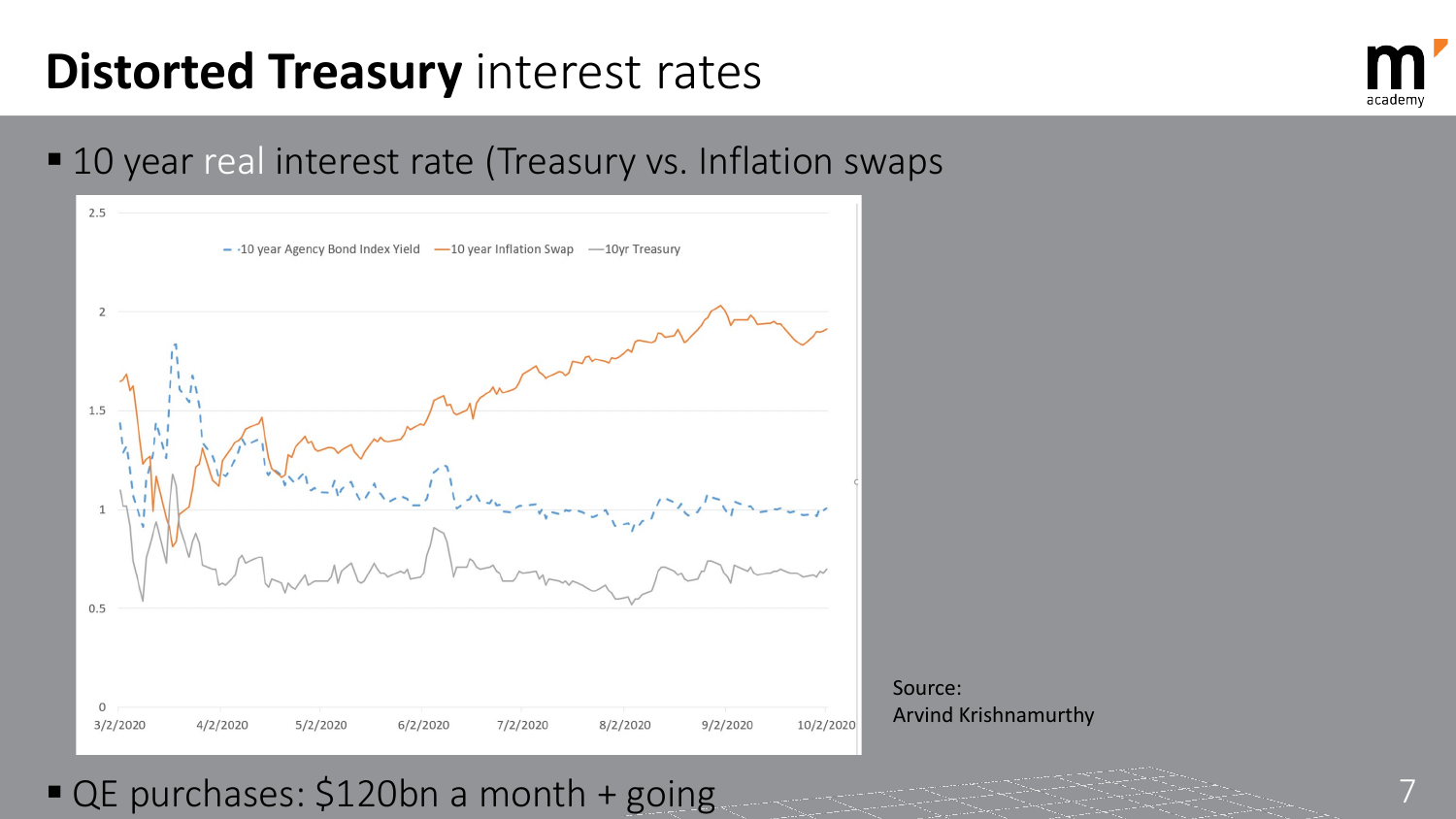- **High public debt, solvency concern inhibit** necessary monetary policy measures
	- Fiscal sector (fiscal dominance) ⇒ threatens independence
	-

■ Financial sector (financial dominance)







## **Narrow Corridor** between two traps

## • Deflation trap (Liquidity trap)

- **Precautionary savings, flight to safety (due to uncertainty)**
- **Policy rate close to Reversal Rate (ELB)**
- **Throw everything at it but** 
	- **Side effects dominate**
	- Risky to undo later

## **Inflation trap**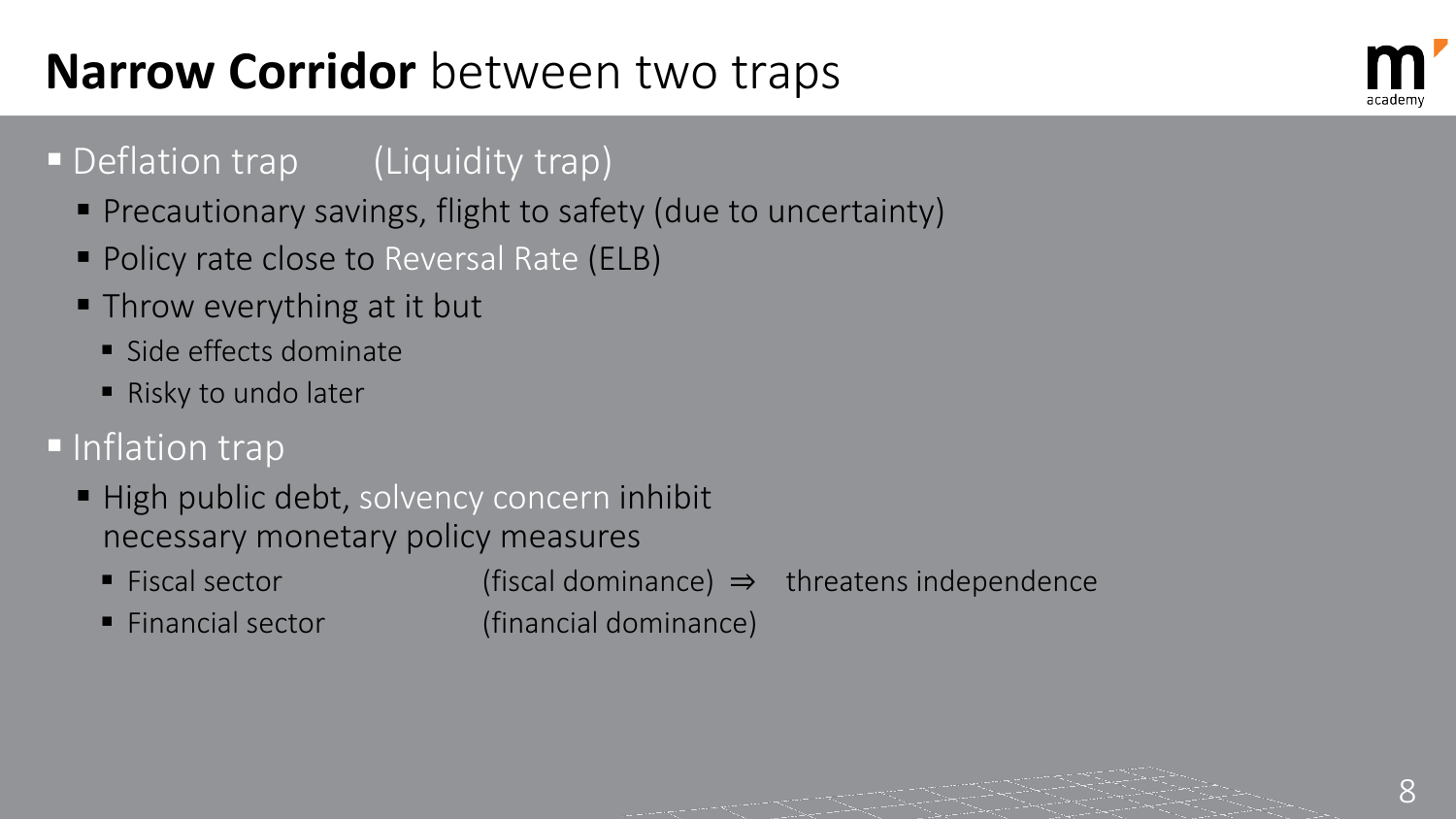- How much debt/money can one issue and gift people
- Ponzi scheme if real money debt  $\leq$  g
- **Elimit is wealth effect!**
- $\int \rho N_t = \rho \int e^{-(r^f + risk\ premium g)} aK_t = aK_t$

■ "The Limits of MMT" with Yuliy Sannikov and Sebastian Merkel (coming soon)



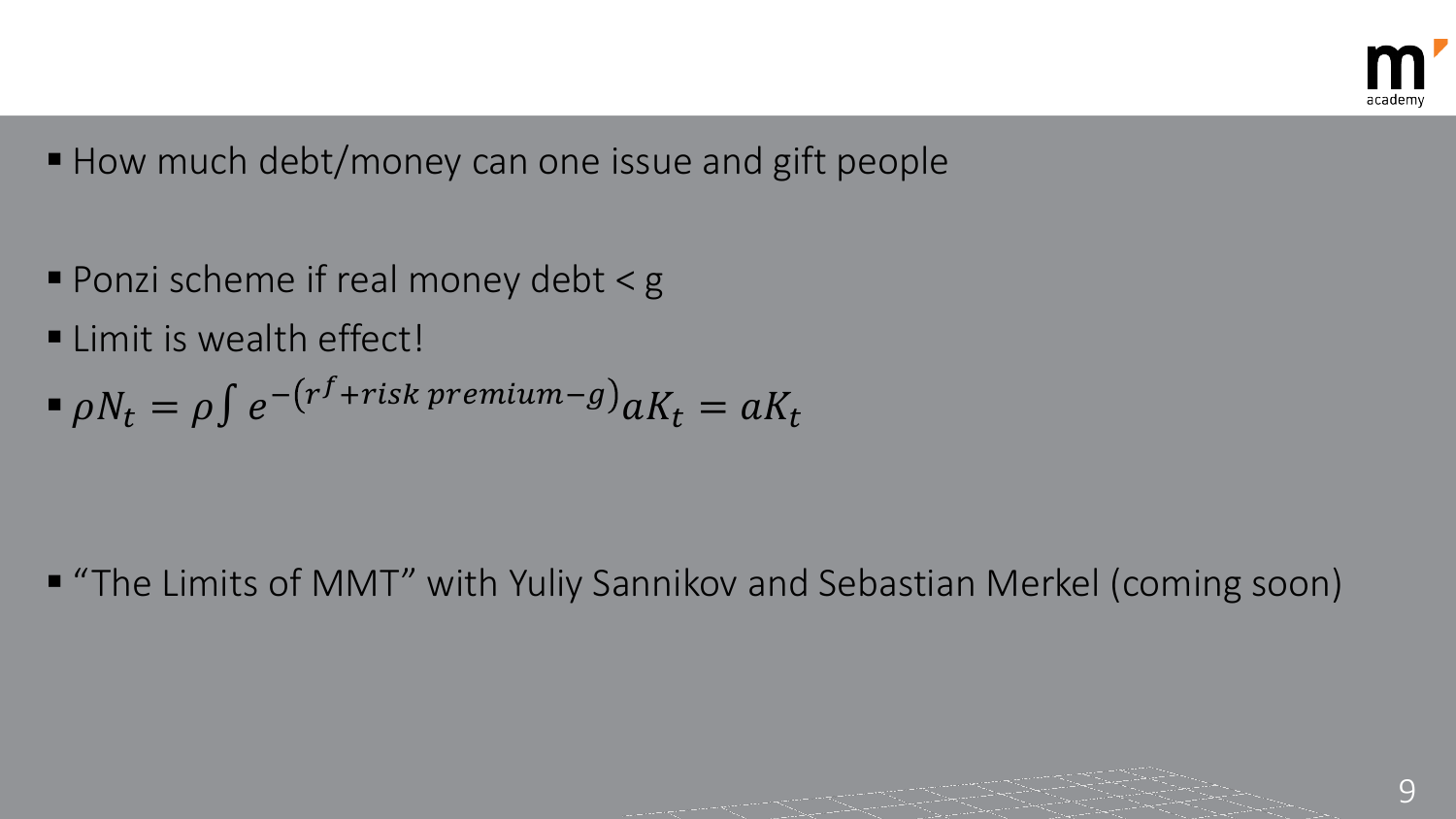# Thank you!

markus@princeton.edu



### 10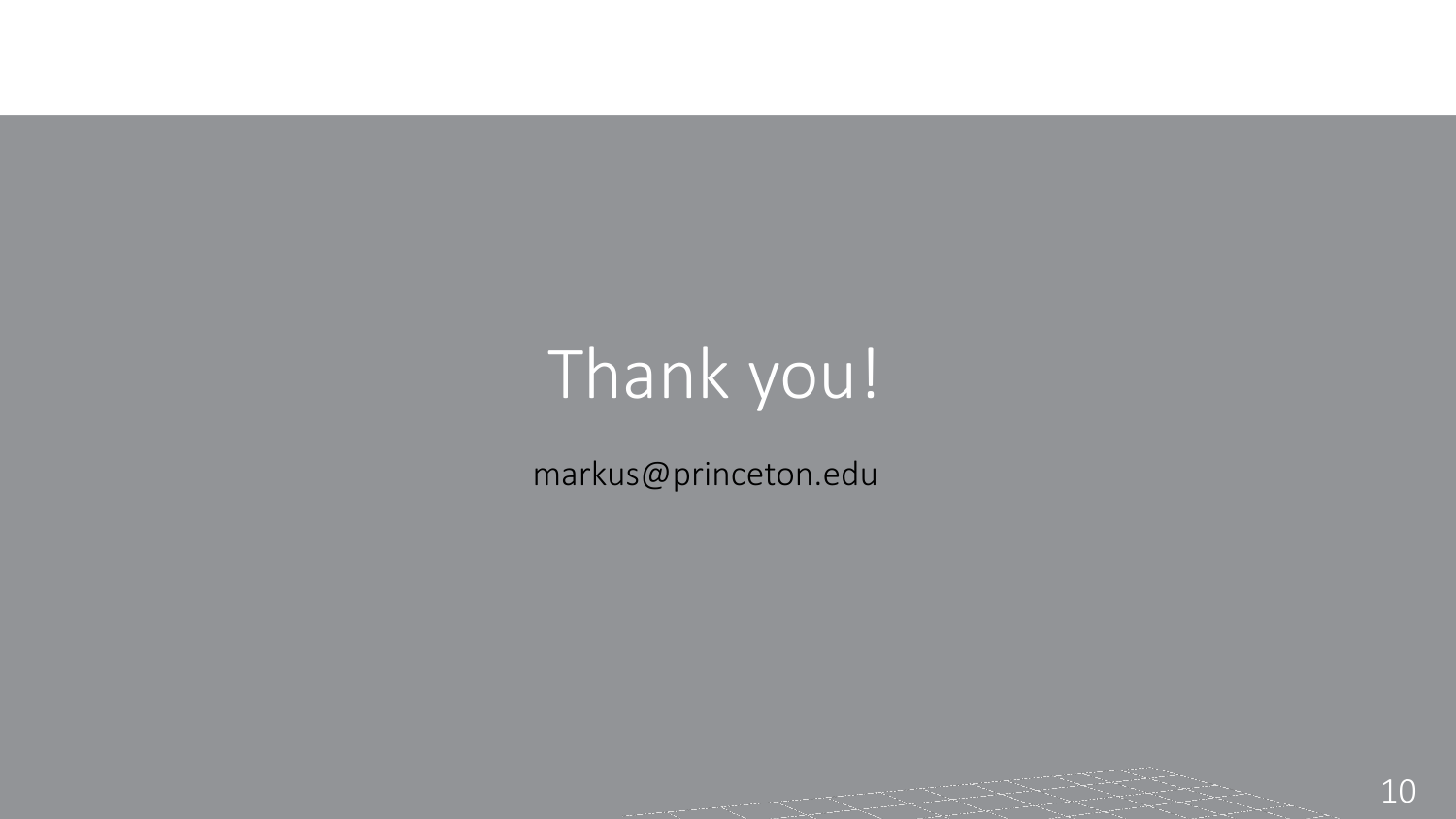### How to worry about government debt

Chris Sims

October 16, 2020

©2020by Christopher A. Sims. This document is licensed under the Creative Commons Attribution-NonCommercial-ShareAlike 3.0 Unported License. <http://creativecommons.org/licenses/by-nc-sa/3.0/>.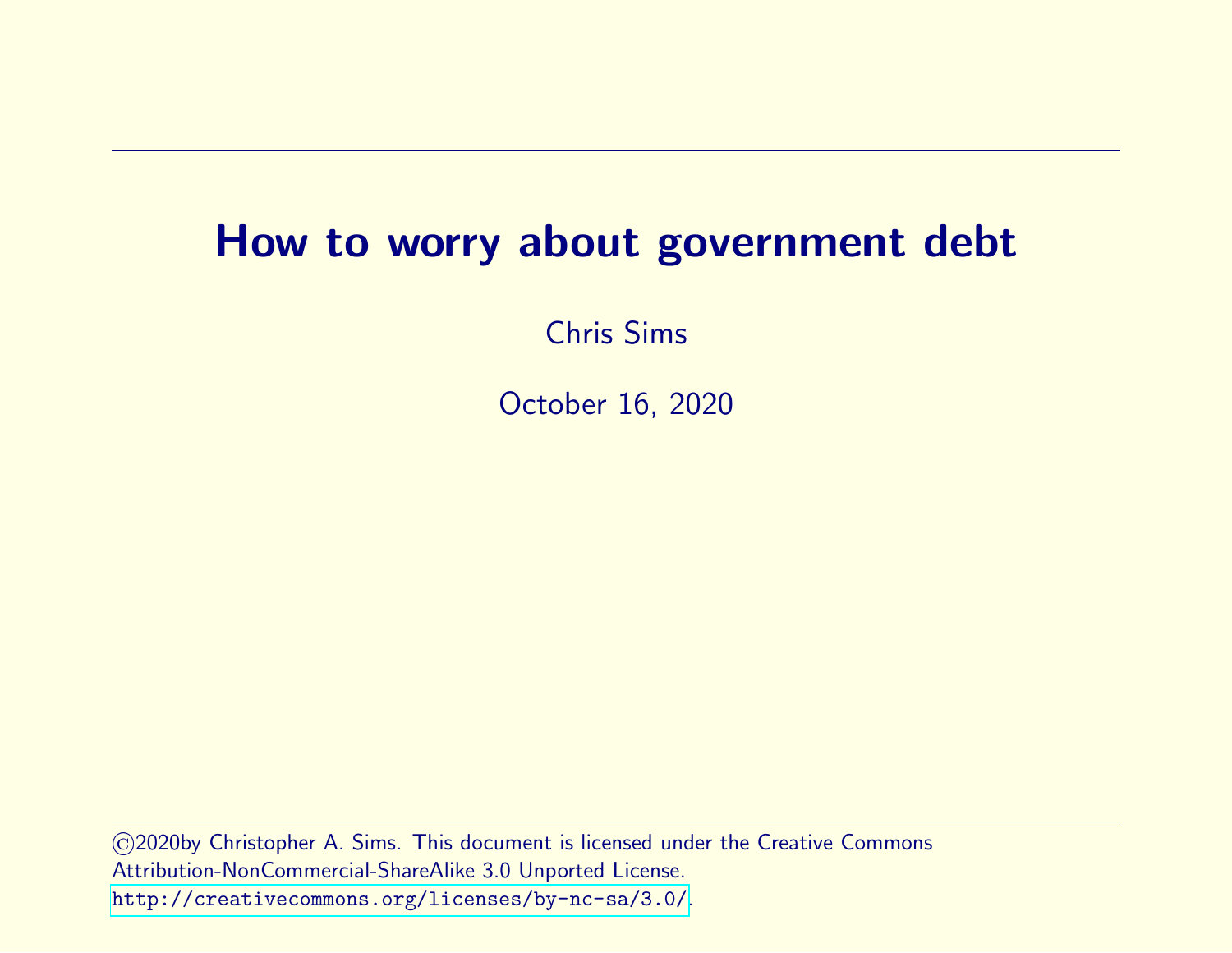### A simple talk

- We'll look at some plots of fiscal ratios.
- We'll do a little arithmetic.
- We'll talk about Japan.
- We'll ponder what is to be done.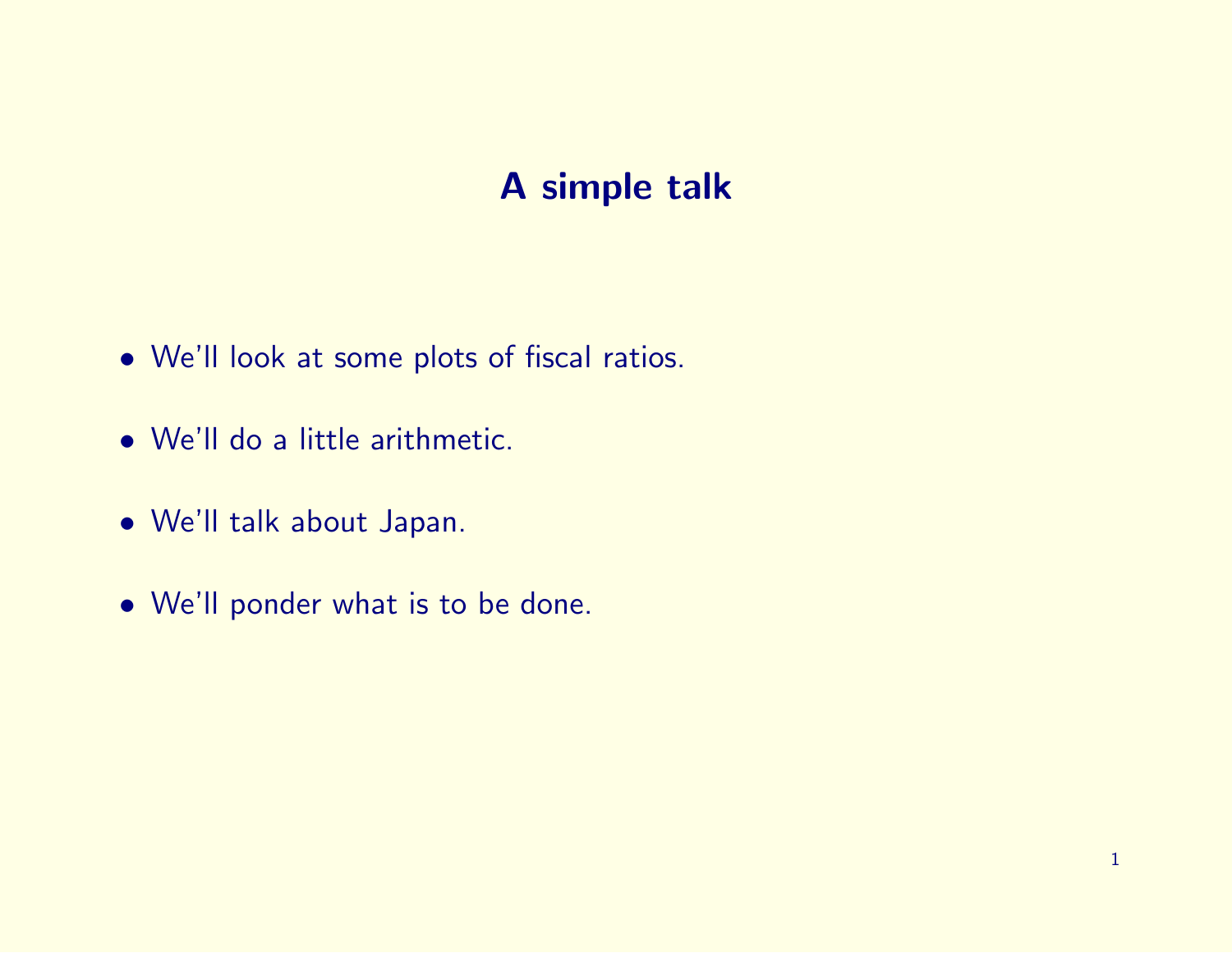### **Marketable debt / gdp**



Time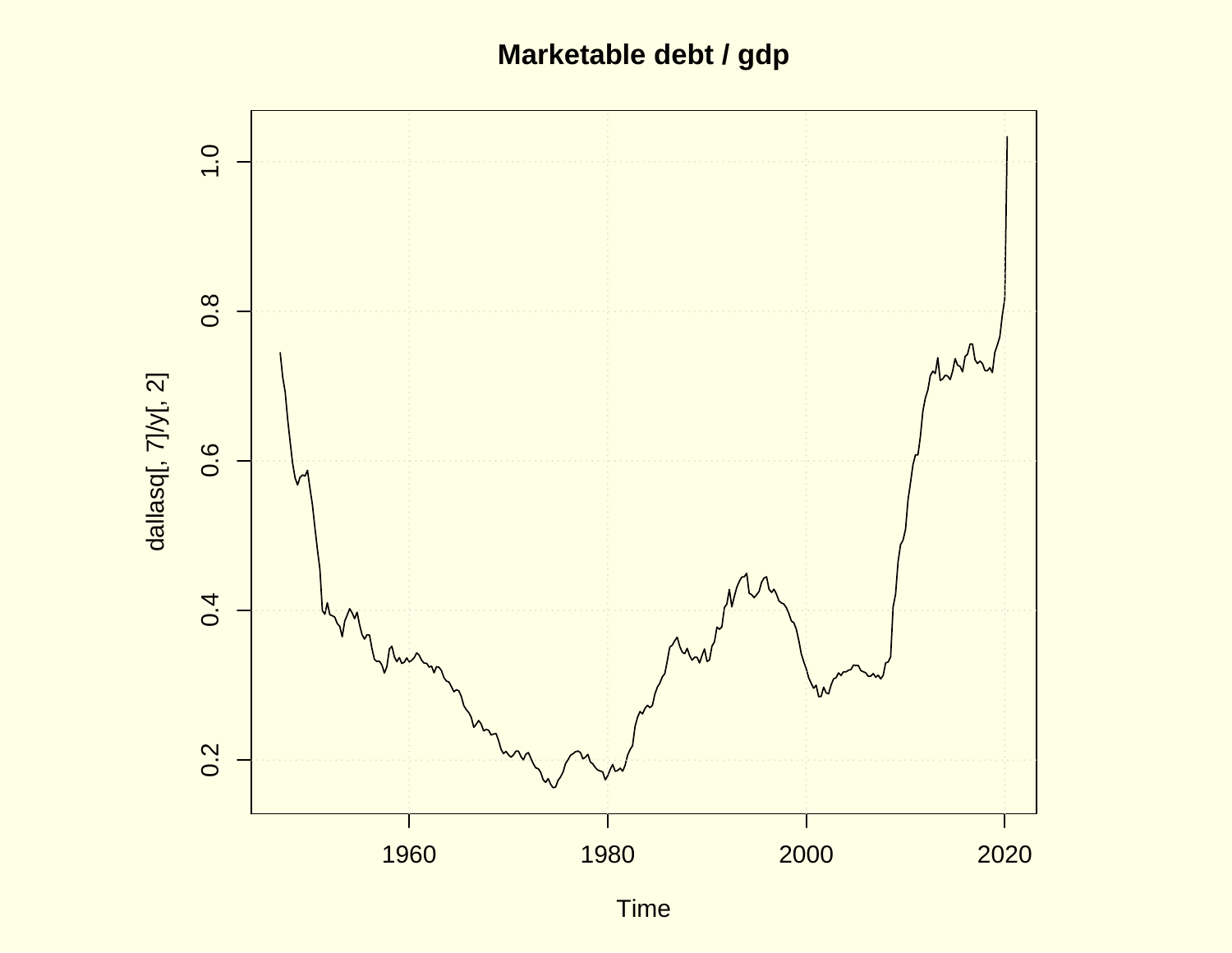### **Primary deficit / debt**



Time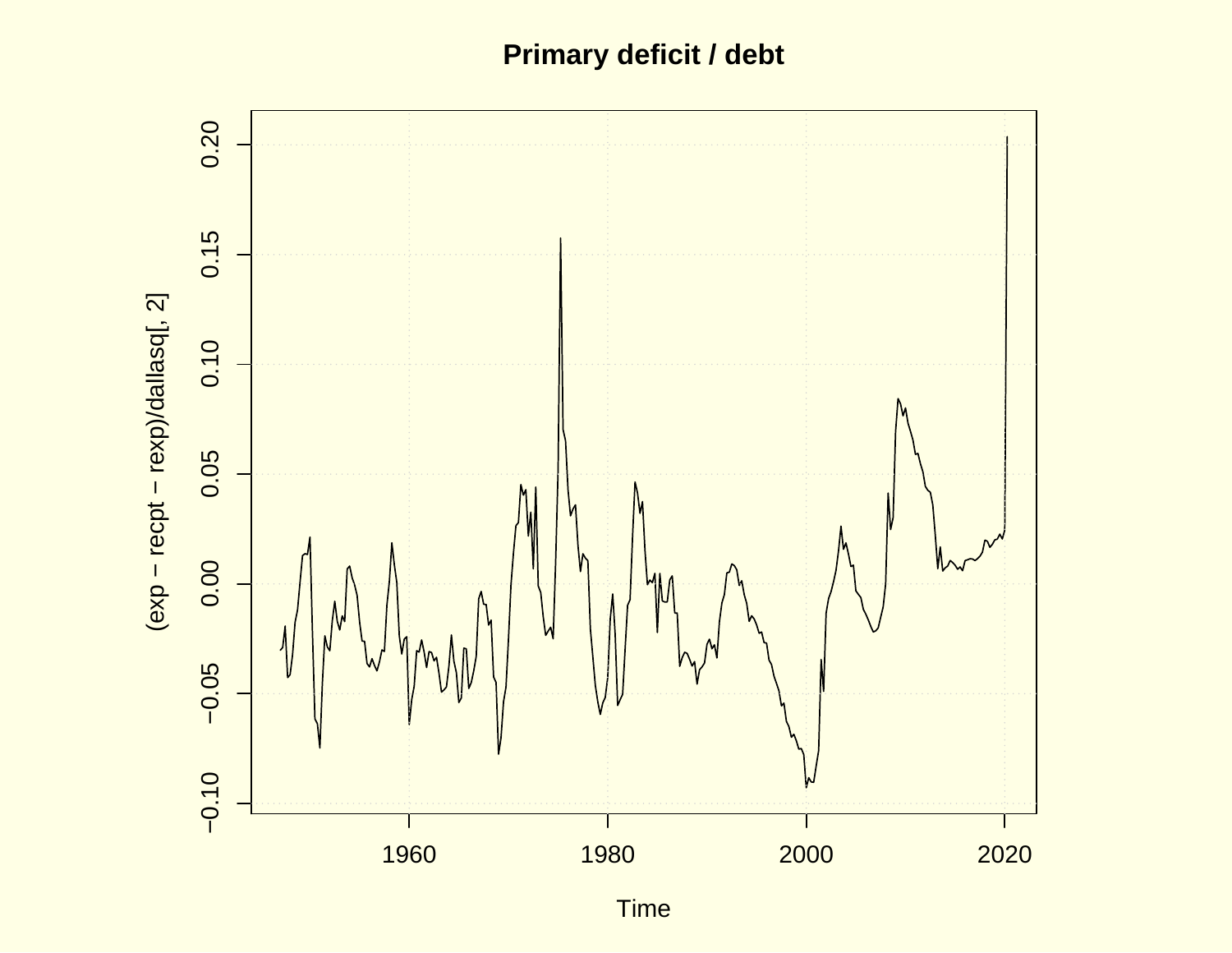### **Interest expense / total receipts**



Time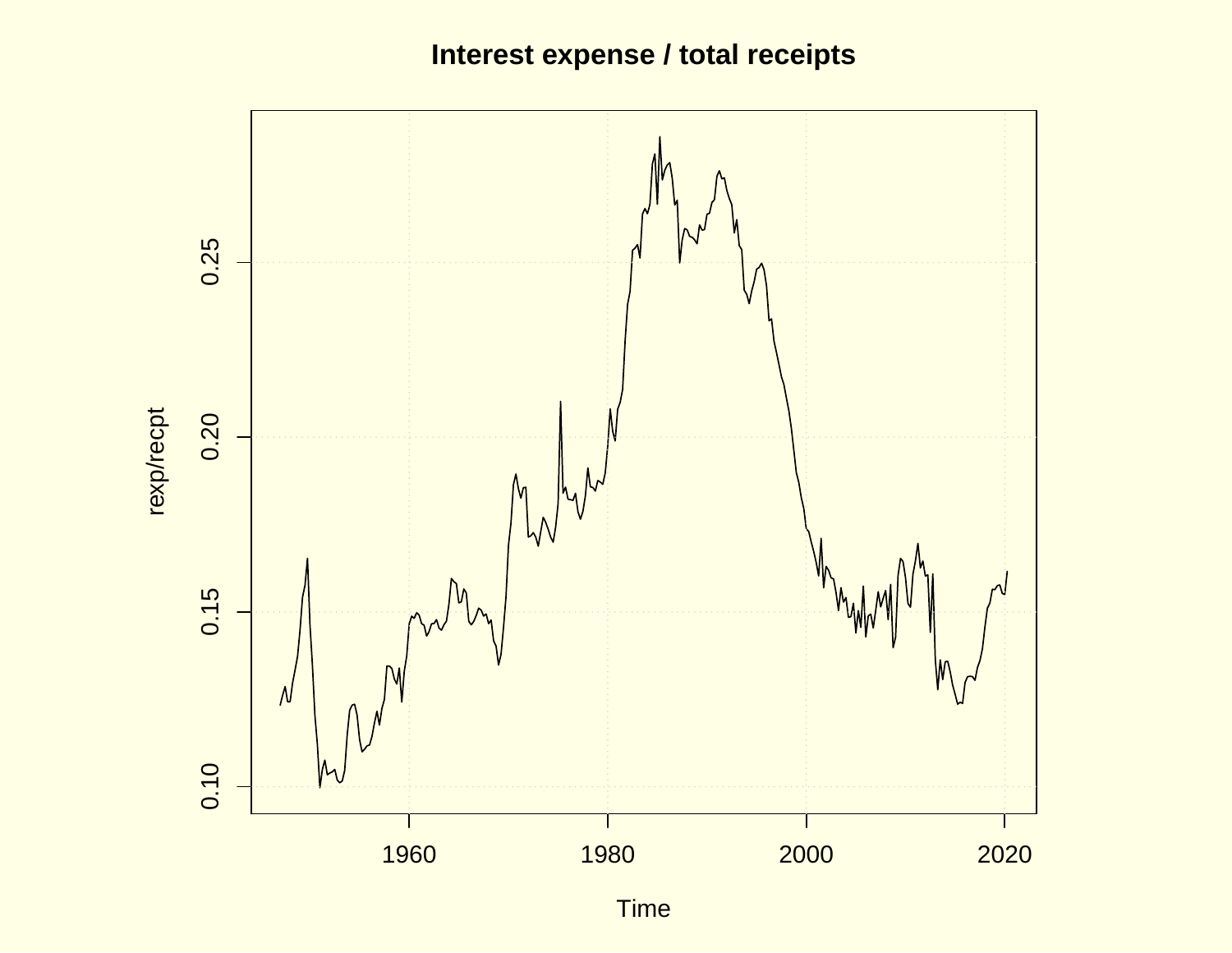### Zero fiscal cost debt?

- $r < g$ , i.e. the real interest rate on government debt is below the growth rate of real gdp, implies we can issue debt, roll it over forever, i.e. never back it with taxes, and nonetheless the ratio of the debt to gdp shrinks over time.
- This reasoning applies to a *one-time* increase in debt. The steady state version is

$$
\frac{\dot{b}}{b} - \frac{\dot{y}}{y} = \frac{\delta}{b} + r - \frac{\dot{y}}{y}.
$$

• The condition for no growth in  $b/y$  is then

$$
\frac{\delta}{y} < (g - r)\frac{b}{y}
$$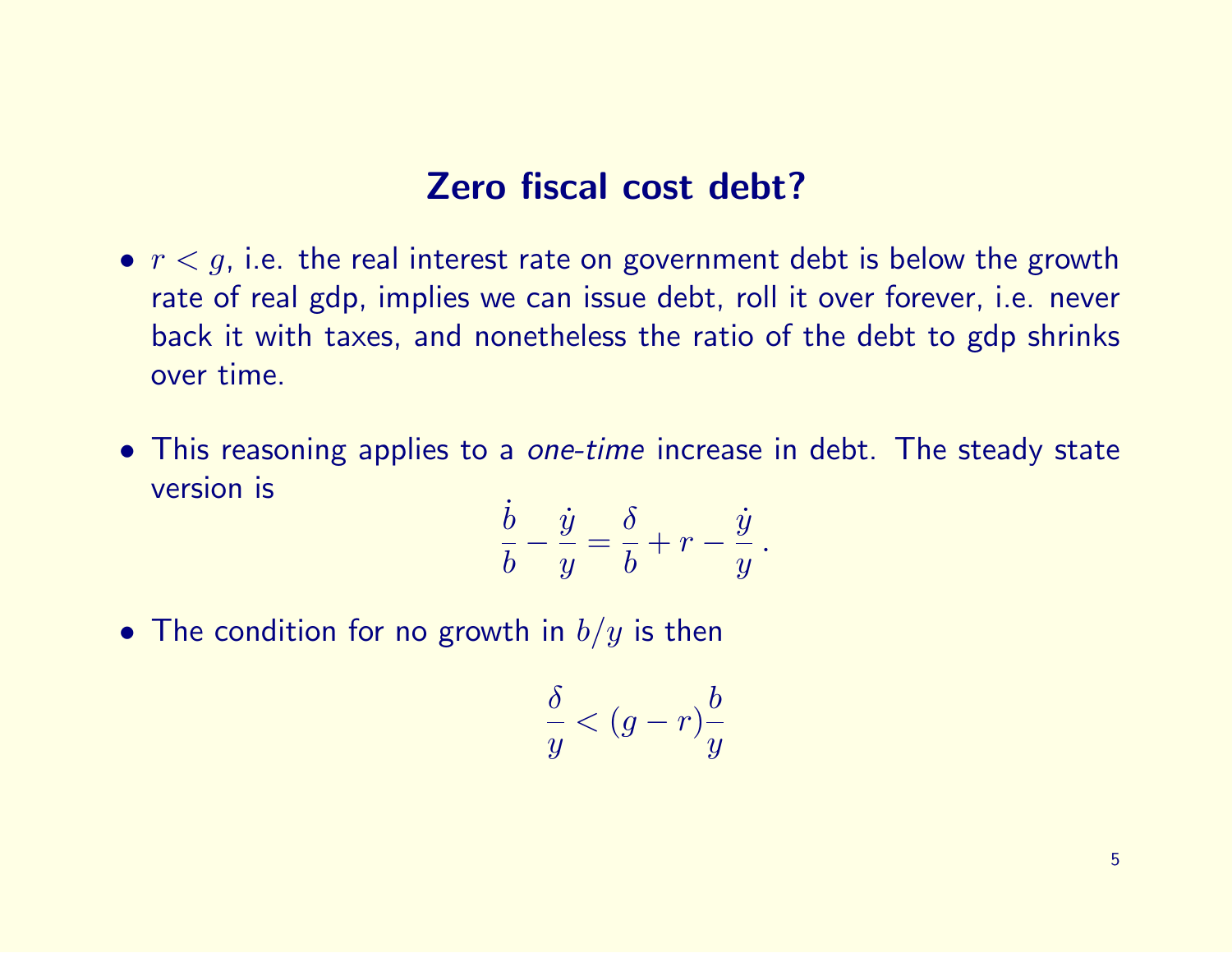### $r(b/y)$

- In growth models we expect in steady state to see  $g < \rho$ , where  $\rho$  is the private sector rate of return on capital.
- If government debt pays a lower rate than private capital, this must be because of some service it provides (hedging, liquidity, regulatory constraints), and such services are likely to have finite demand.
- So we can expect that r increases with  $b/y$ , eventually reaching  $\rho$ .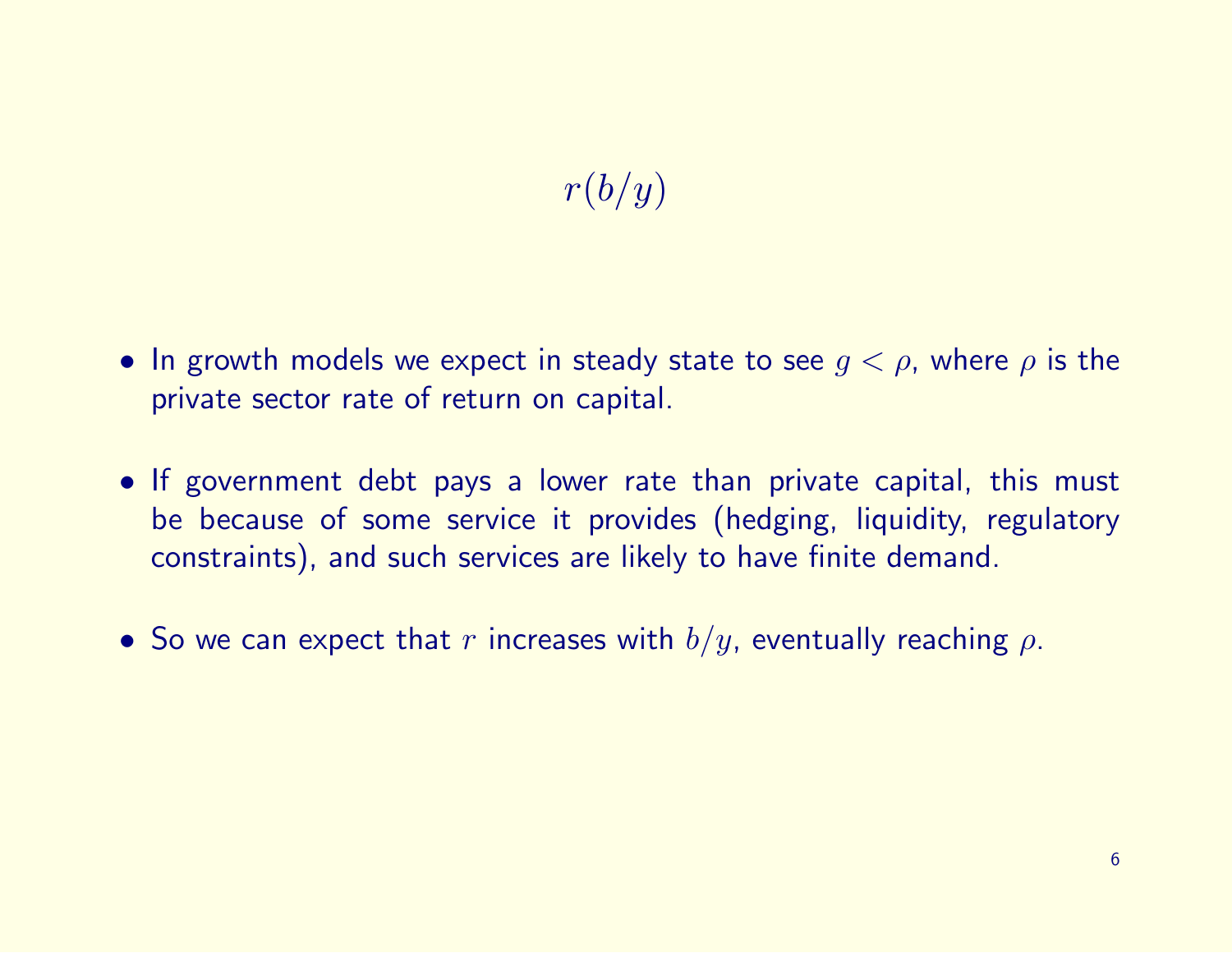### **Limits to**  $b/y$

- If  $r'(b/y)$  is non-decreasing and positive, as seems likely, it will reach  $\rho > g$  at some finite level of  $b/y$ , so there will be a finite maximum to sustainable  $b/y$ .
- The condition that a higher  $b/y$  can be sustained without increasing  $\delta/y$ is that  $r'(b/y) + r < g$ , not  $r < g$ .
- Furthermore, well before the maximum sustainable  $b/y$ , while  $r < g$  is still true,  $g-r-r^{\prime}(b/y)$  will become negative, so that increases in  $b/y$ require increases in  $\delta/y$  for sustainability.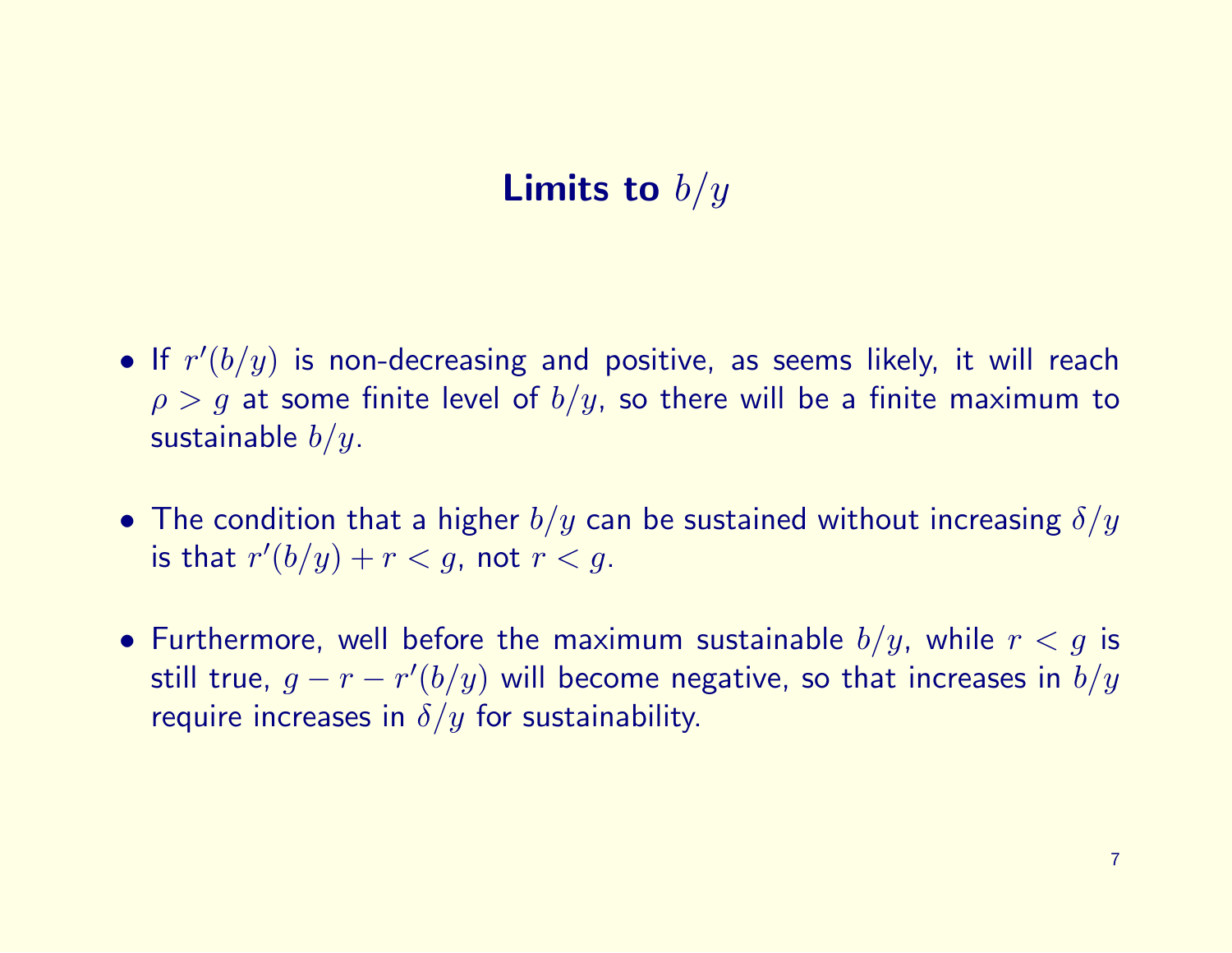### Japan

Illustrates that the fiscal theory of the price level is not a  $b \to p$  one-way causal arrow, but rather a balance of expectations of future fiscal policy against current debt.